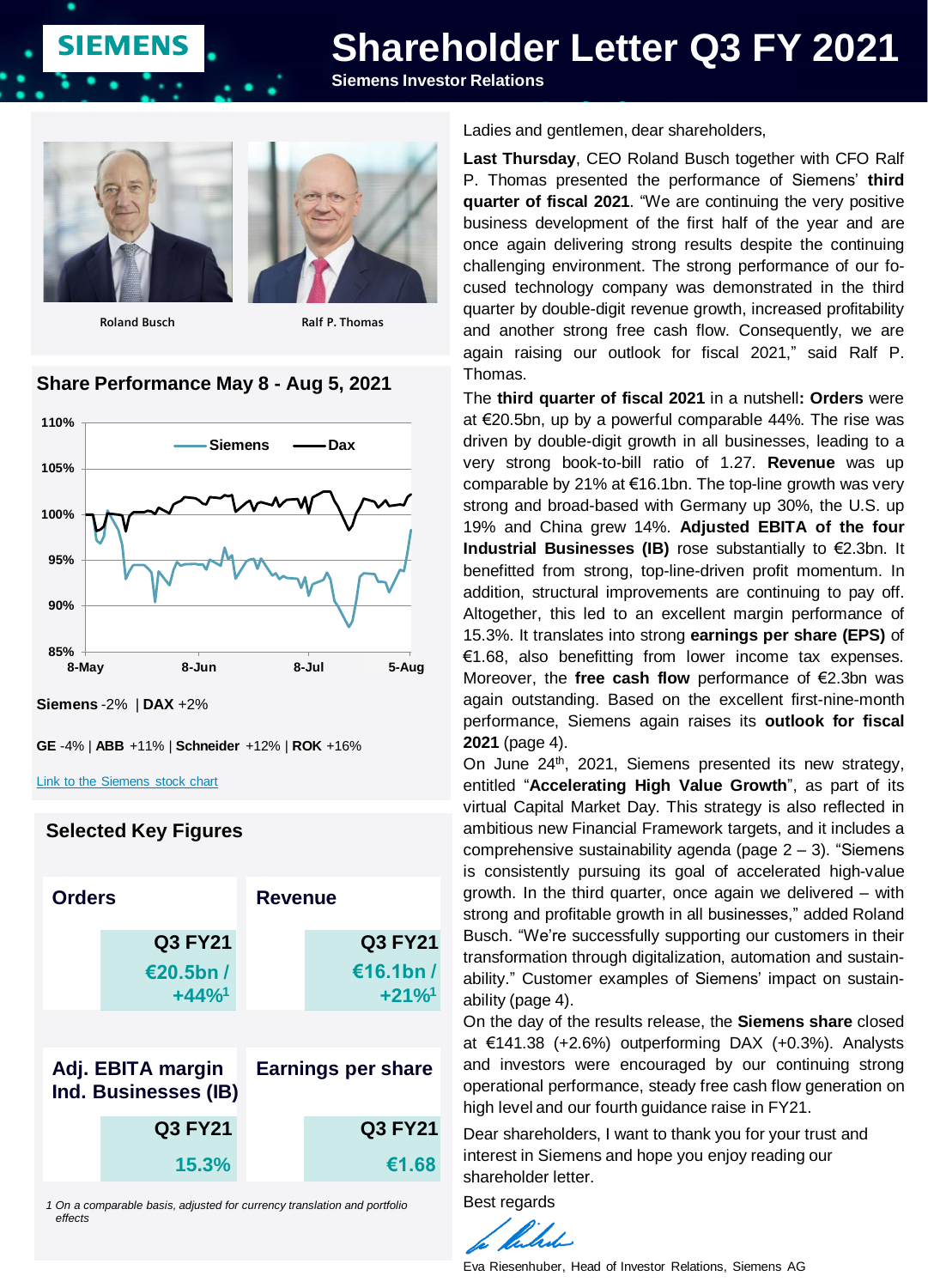# **Our Industrial Businesses in Q3 FY 2021**



# **Siemens Capital Market Day 2021 – Accelerating High Value Growth**

As part of its **virtual Capital Market Day** on June 24th, 2021, entitled "**Accelerating High Value Growth**," Siemens **presented its new profitable growth strategy**. This strategy is also **reflected in ambitious new Financial Framework targets**, and it **includes a comprehensive sustainability agenda**.

Following the spin-off of Siemens Energy in 2020, **today's Siemens is a focused technology company** that is **addressing industry, infrastructure, transportation**, and **healthcare.** As a result, **Siemens is active in sectors that form the backbone of the global economy** and **offer great potential for digital transformation and enhanced sustainability** – the major challenges of our time**. Siemens has the technologies** needed **to enable companies and economies to boost their productivity, efficiency, flexibility and sustainability.** 



**Combining the real** and digital worlds as foundation of our high-value growth strategy



*"Our customers benefit from our ability to combine the real and digital worlds. This unique capability enables Siemens to support its customers in a way that no other company can. Digitalization, automation and sustainability are growth engines for our business. Here, our core business and our digital business reinforce each other in a virtuous cycle. This effect forms the foundation of our growth strategy for achieving more profitable growth. As a focused technology company, we want to strengthen our position in all our markets and enter adjacent profitable markets. And we're now making our commitment to sustainability clearer than ever. Thus, in times of major global challenges, we're creating clear added value for our customers, our stakeholders and society."*

**Roland Busch** President and CEO of Siemens AG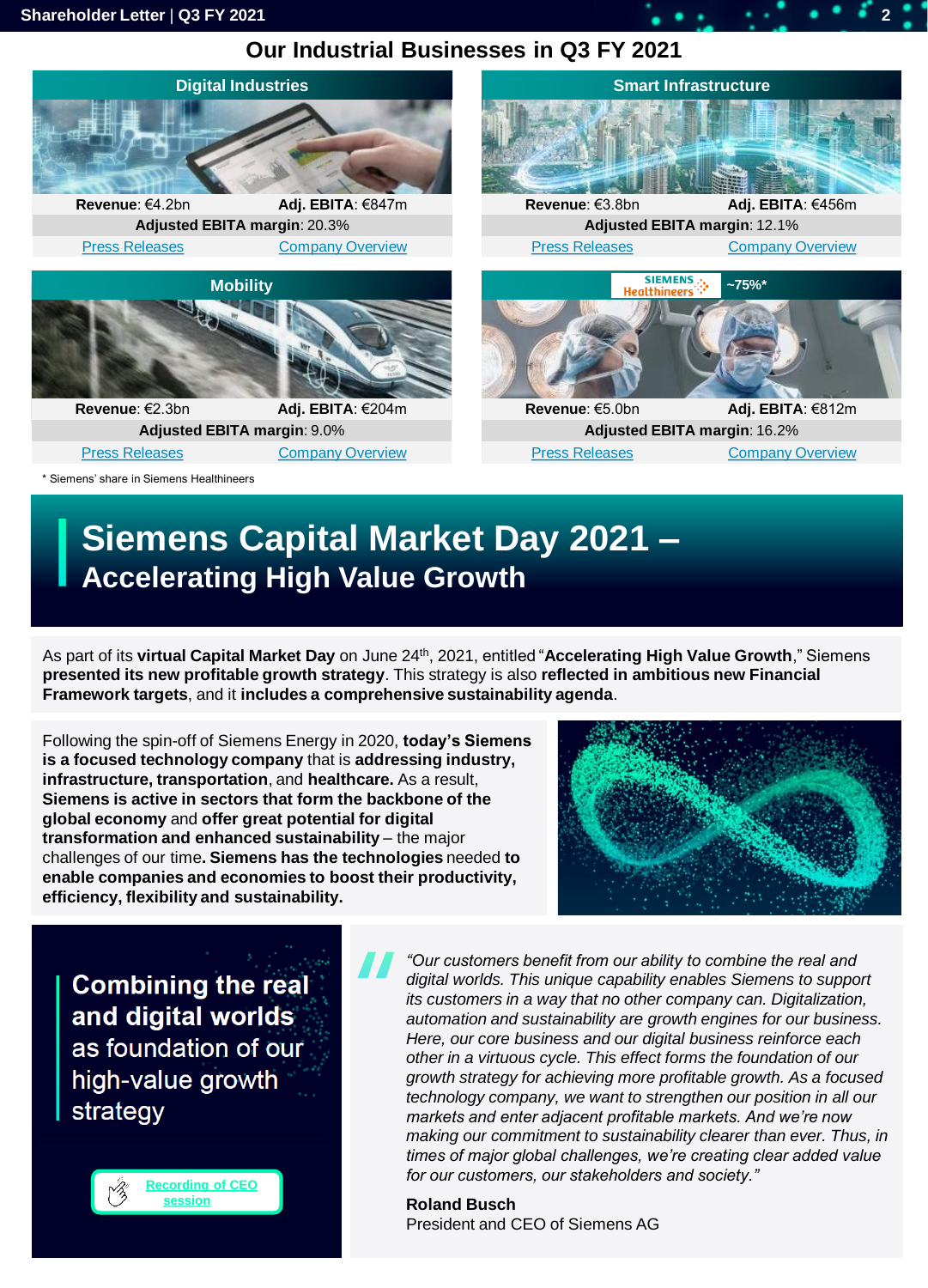-<br>Targets over 3–5 year cycle *"After successfully trans-***Capital Revenue Siemens**  $5 - 7%$ 15-20% **efficiency** *forming into a focused technology company, we are now setting ourselves*  **Capital** High *ambitious new financial*  **Earnings** up to  $1.5x$ structure single FPS are PPA arowt Industrial net<br>debt/EBITDA *targets: We want to further accelerate our profitable*  **Businesses** *growth and are simultan-***Digital Industries Smart Infrastructure Mobility Siemens Healthineers** *eously placing an even*   $17 - 23%$  $10 - 13%$ Profit margin range<sup>®</sup> 11-16%  $17 - 21%$ *sharper focus on our free*  **Cash conversion rate** 1 - comp. revenue growth rate *cash flow. In addition, we*  **ARR Resilience KPI Service Service** *are providing even greater transparency and clarity*  **[Recording of CFO](https://players.brightcove.net/1813624294001/f83fb7f6-75c0-411c-872c-ab6095a19211_default/index.html?videoId=6260984750001)**  *that also extends beyond*  **1** Excluding Varian-related M&A effects **2** Cash conversion rate: FCF/Net income **session 3** "Profit" represents EBITA adjusted for amortization of intangible assets not acquired in business combinations; *our Industrial Businesses.* margin range for Siemens Healthineers reflects Siemens' expectation **4** Return on equity after tax

Cash

**Dividend** 

**Financial Services** 

RoE<sup>4</sup> 15-20%

*Our strong investment-grade rating is an important success factor on our path to accelerated high-value growth, and we are clearly committing ourselves to maintaining this rating. Furthermore, Siemens continues to stand for an attractive total shareholder return – based on the continuation of our share buyback program and of a progressive dividend policy."*

#### **Ralf P. Thomas** CFO of Siemens AG



Siemens is underscoring its **commitment to sustainability with its new framework called DEGREE**, which **stands for decarbonization, ethics, governance, resource efficiency, equity and employability**. This new framework will **apply to all activities across the company's businesses worldwide**. Siemens is **backing its ambitions in sustainability with systematized, measurable and specific long-term targets for environment, social and governance (ESG) dimensions** ([details on DEGREE targets](https://new.siemens.com/global/en/company/sustainability.html#DEGREE)).



#### [Link to full CMD material \(incl. handouts\)](https://new.siemens.com/global/en/company/investor-relations/events-publications-ad-hoc.html#IREventsandConferencePresentations)